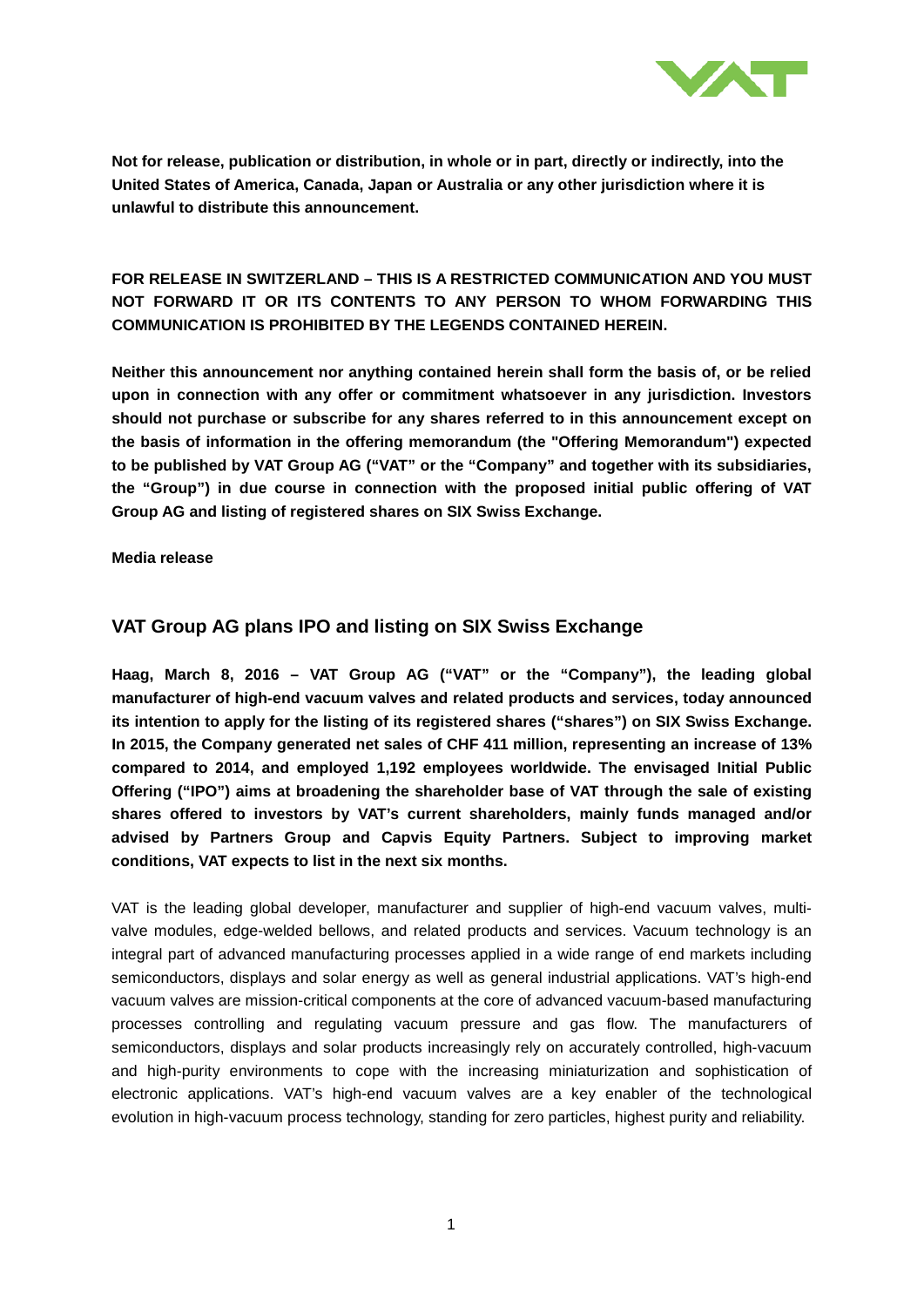

UBS and Credit Suisse have been appointed as Joint Global Coordinators and Joint Bookrunners for the envisaged IPO, and J.P Morgan is acting as Joint Bookrunner. Bank Vontobel and Berenberg are acting as Co-Lead Managers and St. Galler Kantonalbank as Selling Agent. Lilja & Co. is acting as independent adviser to Partners Group, Capvis Equity Partners and VAT.

### **Contact information**

Juerg Staehelin, IRF Communications, Phone:+41 43 244 81 51 E-mail: investors@vat.ch

### **About VAT Group AG**

VAT is the leading global developer, manufacturer and supplier of high-end vacuum valves, multivalve modules, edge-welded bellows, and related value-added services for advanced vacuum-based manufacturing processes in the semiconductor, display, solar and related technology industries as well as in scientific research. VAT is a global player with approximately 1,200 employees and main manufacturing sites in Haag (Switzerland), Penang (Malaysia) and Arad (Romania). Net sales in financial year 2015 amounted to CHF 411 million. For further information visit: [www.vatvalve.com](http://www.vatvalve.com/)

#### **Disclaimer**

The information contained in this announcement is for background purposes only and does not purport to be full or complete. No reliance may be placed for any purpose on the information contained in this announcement or its accuracy, fairness or completeness.

This document is not an offer to sell or a solicitation of offers to purchase or subscribe for shares. This document is not a prospectus within the meaning of Article 652a of the Swiss Code of Obligations, nor is it a listing prospectus as defined in the listing rules of the SIX Swiss Exchange AG or a prospectus under any other applicable laws. Copies of this document may not be sent to jurisdictions, or distributed in or sent from jurisdictions, in which this is barred or prohibited by law. The information contained herein shall not constitute an offer to sell or the solicitation of an offer to buy, in any jurisdiction in which such offer or solicitation would be unlawful prior to registration, exemption from registration or qualification under the securities laws of any jurisdiction. A decision to invest in securities of VAT Group AG should be based exclusively on the issue and listing prospectus expected to be published by VAT Group AG for such purpose.

Neither this announcement nor the information contained herein is for publication, distribution or release, in whole or part, directly or indirectly into the United States of America, Canada, Australia or Japan or any jurisdiction where to do so would constitute a violation of the relevant laws of such jurisdiction, and it does not constitute an offer or invitation to subscribe for or purchase any securities in such countries or in any other jurisdiction. In particular, this communication does not constitute an offer of the securities to the public in the United States. The securities referred to herein may be offered or sold in the United States only (1) if registered, or in a transaction exempt from, or not subject to, registration under the U.S. Securities Act of 1933, as amended, and (2) by the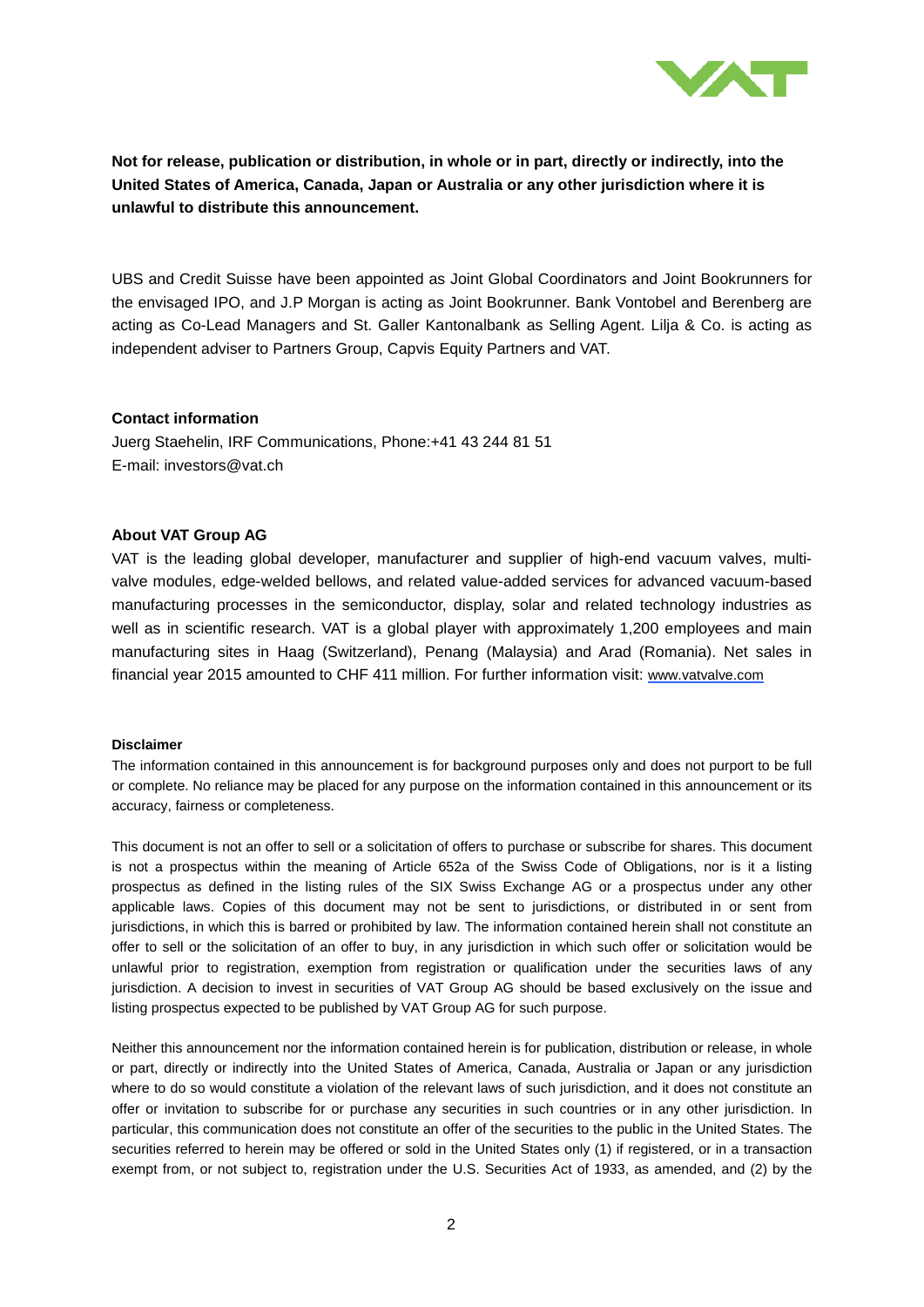

issuer or a manager (or affiliate thereof) registered as a broker-dealer under the U.S. Securities Exchange Act of 1934, as amended. VAT Group AG does not intend to register any portion of the offering of the securities in the United States or to conduct a public offering of the securities in the United States.

In any EEA Member State that has implemented Directive 2003/71/EC as amended (together with any applicable implementing measures in any Member State, the "Prospectus Directive"), other than the United Kingdom, this communication is only addressed to and is only directed at qualified investors in that Member State within the meaning of the Prospectus Directive.

This communication does not constitute an offer of the securities to the public in the United Kingdom. No prospectus has been or will be approved in the United Kingdom in respect of the securities. This communication is being distributed to and is directed only at (i) persons who are outside the United Kingdom or (ii) persons who are investment professionals within the meaning of Article 19(5) of the Financial Services and Markets Act 2000 (Financial Promotion) Order 2005 (the "Order") and (iii) high net worth entities, and other persons to whom it may lawfully be communicated, falling within Article 49(2)(a) to (d) of the Order (all such persons together being referred to as "Relevant Persons"). Any investment activity to which this communication relates will only be available to and will only be engaged with Relevant Persons. Any person who is not a Relevant Person should not act or rely on this document or any of its contents.

#### **Stabilisation/FCA**

The Joint Global Coordinators, the Joint Bookrunners and the Co-Lead Managers and their affiliates are acting exclusively for VAT Group AG and the selling shareholders and no one else in connection with the contemplated IPO. They will not regard any other person as their respective client in relation to the contemplated IPO and will not be responsible to anyone other than VAT Group AG and the selling shareholders for providing the protections afforded to their respective clients, nor for providing advice in relation to the contemplated IPO, the contents of this communication or any transaction, arrangement or other matter referred to herein.

In connection with the contemplated IPO, the Joint Global Coordinators, the Joint Bookrunners and the Co-Lead Managers and any of their affiliates, acting as investors for their own accounts, may purchase shares and in that capacity may retain, purchase, sell, offer to sell or otherwise deal for their own accounts in such shares and other securities of VAT Group AG or related investments in connection with the contemplated IPO or otherwise. Accordingly, references in the prospectus to the shares being offered, acquired, placed or otherwise dealt in should be read as including any offer to, acquisition, placing or dealing by such Joint Global Coordinators, Joint Bookrunners and Co-Lead Managers and any of their affiliates acting as investors for their own accounts. The Joint Global Coordinators, the Joint Bookrunners and the Co-Lead Managers do not intend to disclose the extent of any such investment or transactions otherwise than in accordance with any legal or regulatory obligations to do so.

Matters discussed in this communication may constitute forward-looking statements. Forward-looking statements are statements (other than statements of historical fact) relating to future events and anticipated or planned financial and operational performance and can be identified by words such as "targets," "believes," "expects," "aims," "intends," "plans," "seeks," "will," "may," "might," "anticipates," "would," "could," "should," "continues," "estimate" or similar expressions. The forward-looking statements in this communication are based upon various assumptions, many of which are based, in turn, upon further assumptions. Although VAT Group AG believes that these assumptions were reasonable when made, these assumptions are inherently subject to significant known and unknown risks, uncertainties, contingencies and other important factors which are difficult or impossible to